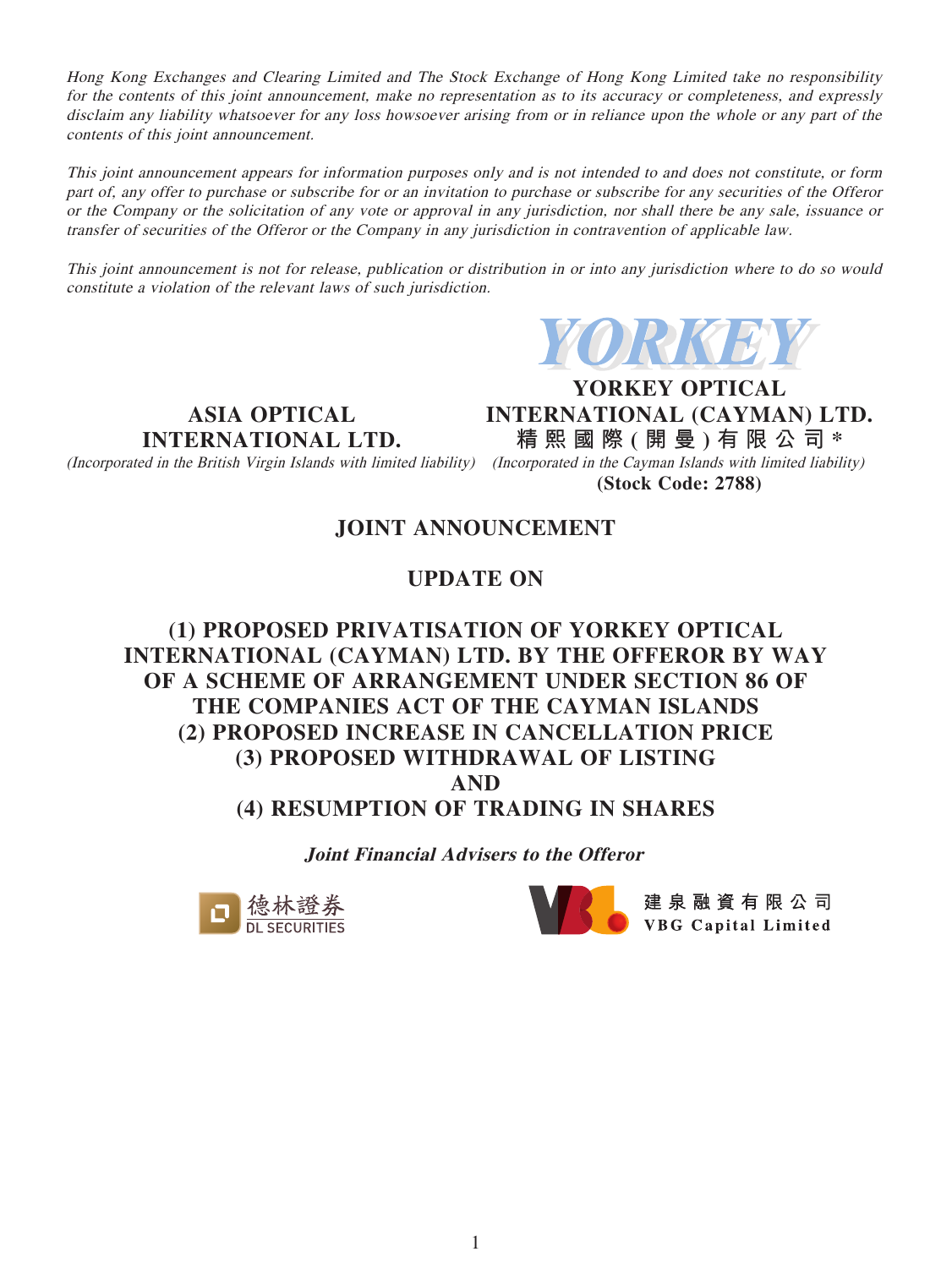### **PROPOSED INCREASE IN CANCELLATION PRICE**

The Offeror has proposed that the Cancellation Price be increased from HK\$0.88 to HK\$0.999 per Scheme Share (representing an increase of approximately 13.5% over the original Cancellation Price) and has requested the Company to put forward the Improved Proposal to the Scheme Shareholders. Apart from (i) the Revised Cancellation Price and (ii) the amendments to the Conditions of the Proposal as described in the section headed "Amendments to the Conditions" in this joint announcement, no other changes are being proposed to the Proposal.

**The Revised Cancellation Price will not be further increased, and the Offeror does not reserve the right to do so. Shareholders and potential investors of the Company should be aware that, following the making of this statement, the Offeror will not be allowed to further increase the Revised Cancellation Price.**

The attention of the Shareholders is drawn to the statement contained in the Rule 3.5 Announcement that if the Scheme is not approved or otherwise lapses, there are restrictions under Rule 31.1 of the Takeovers Code on making subsequent offers, to the effect that neither the Offeror nor any person who acted in concert with the Offeror in the course of the Proposal (including the Improved Proposal), nor any person who is subsequently acting in concert with any of them, may within 12 months from the date on which the Scheme is not approved or otherwise lapses announce an offer or possible offer for the Company, except with the consent of the Executive.

## **AMENDMENTS TO THE CONDITIONS**

The implementation of the Improved Proposal remains subject to the fulfilment or waiver (as applicable) of all the Conditions subject to those amendments set out in the section headed "Amendments to the Conditions" in this joint announcement.

# **SCHEME DOCUMENT**

As stated in the joint announcement of the Company and the Offeror dated 30 November 2021, the Executive has granted its consent on 12 November 2021 to extend the latest time for the despatch of the Scheme Document to 25 January 2022. As at the date of this joint announcement, the Offeror and the Company are in the course of finalising the information to be included in the Scheme Document. Each of the Company and the Offeror does not expect the proposed increase in the Cancellation Price to delay the despatch of the Scheme Document.

# **ADDITIONAL IRREVOCABLE UNDERTAKING**

On 31 December 2021, the Offeror received the Additional Irrevocable Undertaking from the Additional Undertaking Shareholders, pursuant to which the Additional Undertaking Shareholders irrevocably undertook to, among other things, exercise, or procure the exercise, of the voting rights attached to the Additional Undertaking Scheme Shares held by the Additional Undertaking Shareholders to vote in favour of any resolution to approve and give effect to the Scheme and any resolution that may impact on the fulfilment of any condition of the Scheme at the Court Meeting and the EGM. As at the date of this joint announcement, the Additional Undertaking Shareholders hold 49,588,000 Shares in aggregate, representing approximately 6.07% of the issued share capital of the Company and approximately 8.41% of the Scheme Shares, respectively, as at the date of this joint announcement.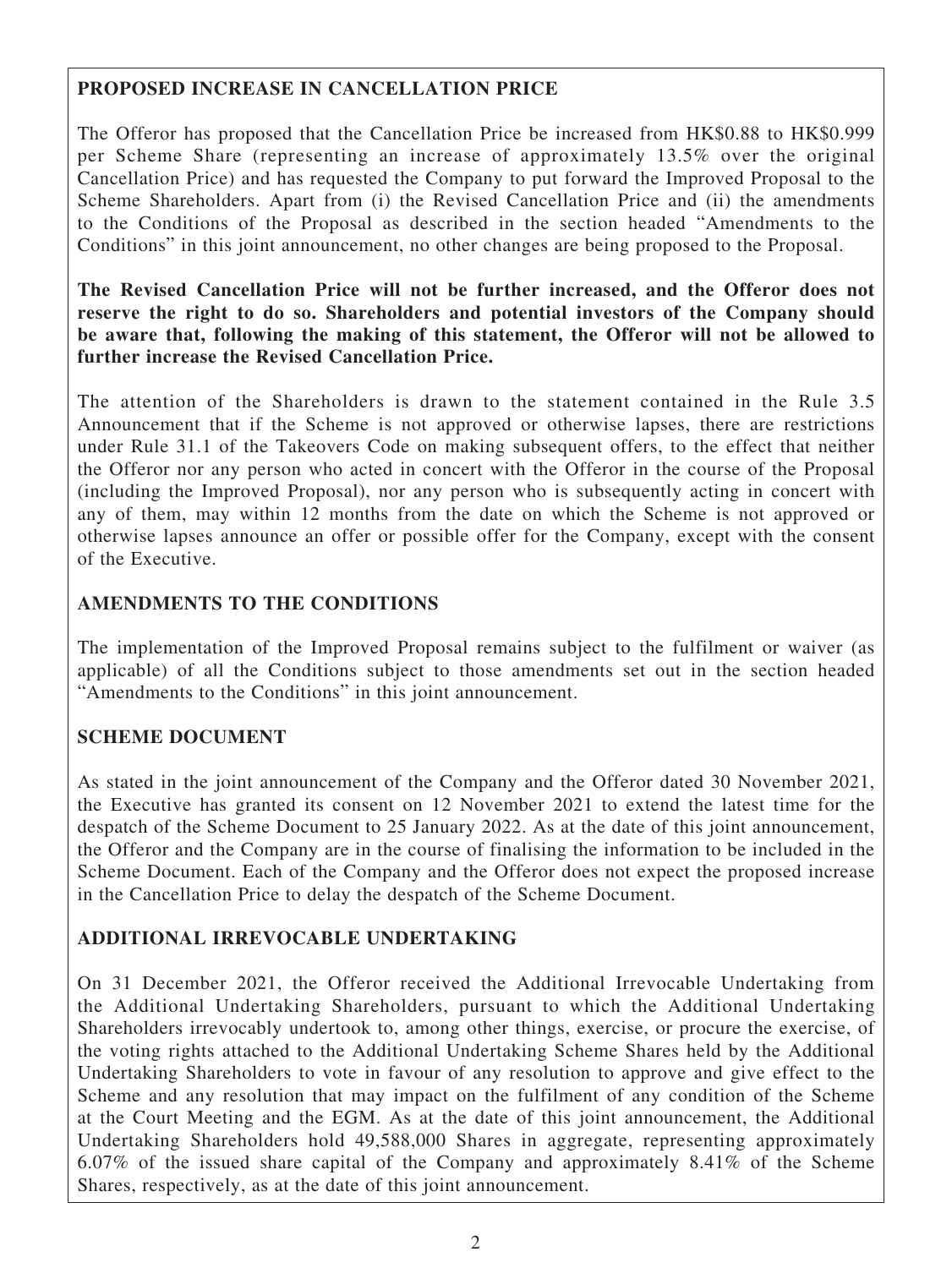### **RESUMPTION OF TRADING**

At the request of the Company, trading in the Shares on the Stock Exchange was suspended from 9:00 a.m. on 3 January 2022 pending the issue of this joint announcement. An application has been made by the Company to the Stock Exchange for the resumption of trading in the Shares on the Stock Exchange with effect from 9:00 a.m. on 5 January 2022.

**Shareholders and potential investors of the Company should be aware that the implementation of the Improved Proposal is subject to the Conditions being fulfilled or waived (as applicable) and thus the Improved Proposal may or may not be implemented and the Scheme may or may not become effective. Shareholders and potential investors of the Company should therefore exercise caution when dealing in the securities of the Company. Persons who are in doubt as to the action they should take should consult their stockbroker, bank manager, solicitor or other professional advisers.**

#### **INTRODUCTION**

References are made to (i) the joint announcement of Asia Optical International Ltd. (the "**Offeror**") and Yorkey Optical International (Cayman) Ltd. (the "**Company**") dated 15 October 2021 (the "**Rule 3.5 Announcement**") in relation to, among other things, the proposed privatisation of the Company by the Offeror by way of a scheme of arrangement under Section 86 of the Companies Act, and (ii) the three joint announcements of the Offeror and the Company dated 30 November 2021, 15 December 2021 and 22 December 2021, respectively, in relation to the update on the progress relating to the Proposal.

Unless the context requires otherwise, capitalised terms used herein shall bear the same meanings as defined in the Rule 3.5 Announcement.

#### **PROPOSED INCREASE IN CANCELLATION PRICE**

The Offeror has notified the Company that the Offeror wishes to amend the Proposal (the "**Improved Proposal**") by increasing the Cancellation Price from HK\$0.88 to HK\$0.999 per Scheme Share (the "**Revised Cancellation Price**") (representing an increase of approximately 13.5% over the original Cancellation Price). The Offeror has requested the Company to put forward the Improved Proposal to the Scheme Shareholders. Apart from (i) the Revised Cancellation Price and (ii) the amendments to the Conditions of the Proposal as described in the section headed "Amendments to the Conditions" in this joint announcement, no other changes are being proposed to the Proposal.

### **The Revised Cancellation Price will not be further increased, and the Offeror does not reserve the right to do so. Shareholders and potential investors of the Company should be aware that, following the making of this statement, the Offeror will not be allowed to further increase the Revised Cancellation Price.**

The attention of the Shareholders is drawn to the statement contained in the Rule 3.5 Announcement that if the Scheme is not approved or otherwise lapses, there are restrictions under Rule 31.1 of the Takeovers Code on making subsequent offers, to the effect that neither the Offeror nor any person who acted in concert with the Offeror in the course of the Proposal (including the Improved Proposal), nor any person who is subsequently acting in concert with any of them, may within 12 months from the date on which the Scheme is not approved or otherwise lapses announce an offer or possible offer for the Company, except with the consent of the Executive.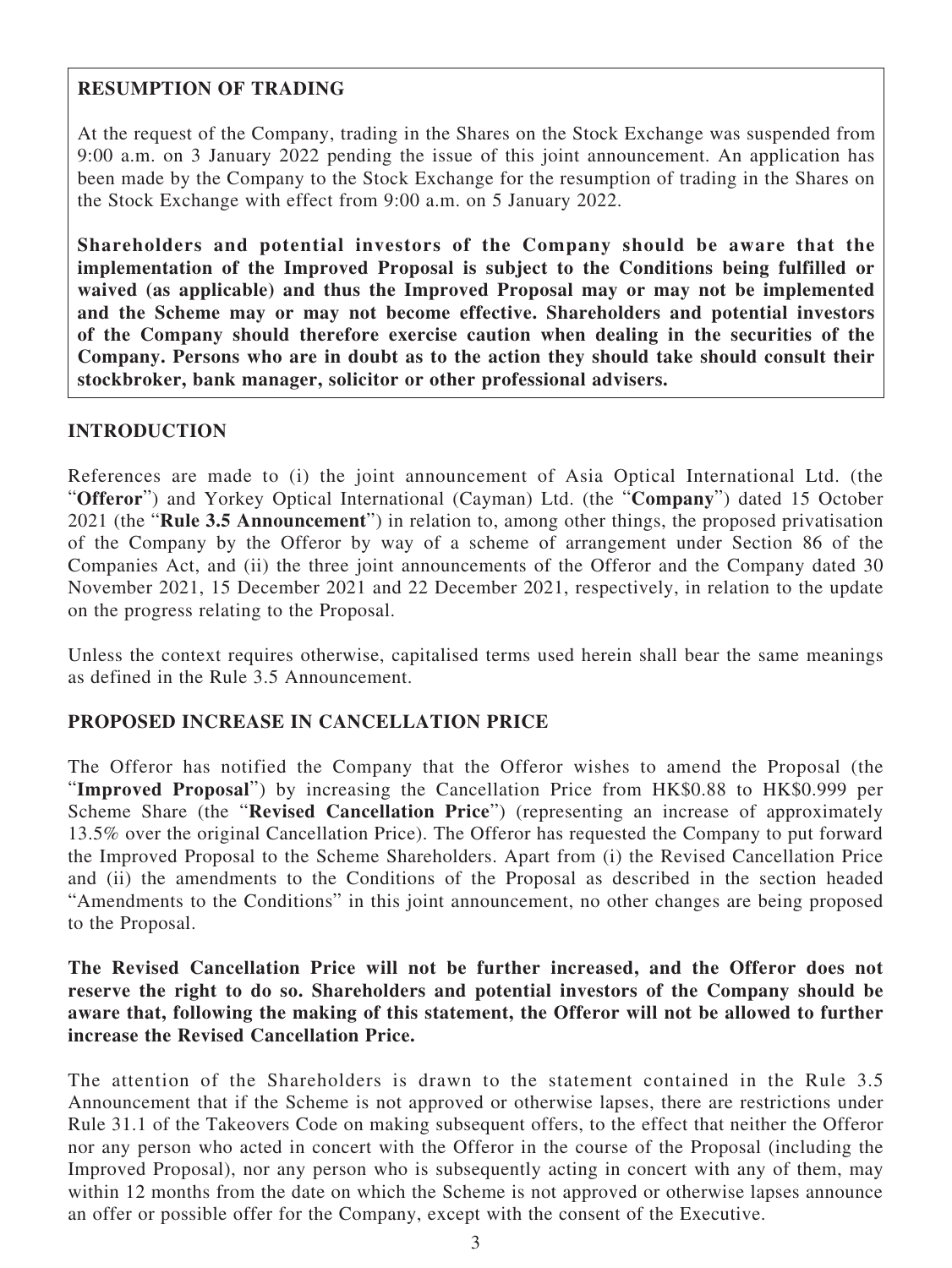### **Comparison of value**

The Revised Cancellation Price of HK\$0.999 per Scheme Share represents:

- a premium of approximately 75.3% over the closing price of HK\$0.57 per Share as quoted on the Stock Exchange on the Last Trading Day;
- a premium of approximately 101.0% over the average closing price of approximately HK\$0.497 per Share based on the daily closing prices as quoted on the Stock Exchange for the 10 trading days up to and including the Last Trading Day;
- a premium of approximately 102.6% over the average closing price of approximately HK\$0.493 per Share based on the daily closing prices as quoted on the Stock Exchange for the 30 trading days up to and including the Last Trading Day;
- a premium of approximately 101.0% over the average closing price of approximately HK\$0.497 per Share based on the daily closing prices as quoted on the Stock Exchange for the 60 trading days up to and including the Last Trading Day;
- a premium of approximately 101.0% over the average closing price of approximately HK\$0.497 per Share based on the daily closing prices as quoted on the Stock Exchange for the 90 trading days up to and including the Last Trading Day;
- a premium of approximately 101.4% over the average closing price of approximately HK\$0.496 per Share based on the daily closing prices as quoted on the Stock Exchange for the 120 trading days up to and including the Last Trading Day;
- a premium of approximately 102.6% over the average closing price of approximately HK\$0.493 per Share based on the daily closing prices as quoted on the Stock Exchange for the 180 trading days up to and including the Last Trading Day;
- a premium of approximately 20.7% over the audited consolidated net asset value (the "**NAV**") per Share of approximately US\$0.107 (or approximately HK\$0.828 equivalent) as at 31 December 2020, based on the NAV of the Group as at 31 December 2020 and 816,346,000 Shares in issue as at the date of this joint announcement;
- a premium of approximately 24.3% over the unaudited NAV per Share of approximately US\$0.104 (or approximately HK\$0.804 equivalent) as at 30 June 2021, based on the unaudited consolidated NAV of the Group as at 30 June 2021 (adjusted by the amount of cash utilised in the repurchase of 1,554,000 Shares from 11 August 2021 to 24 August 2021) and 816,346,000 Shares in issue as at the date of this joint announcement;
- a premium of approximately 6.3% to the Unaudited Reassessed NAV per Share of approximately US\$0.1218 (or approximately HK\$0.94 equivalent), as defined and disclosed in the joint announcement of the Company and the Offeror dated 15 December 2021;
- a premium of approximately 23.3% over the closing price of HK\$0.81 per Share as quoted on the Stock Exchange on 31 December 2021, being the last half trading day prior to the suspension of trading in the Shares pending the issue of this joint announcement (the "**Pre-Adjustment Date**");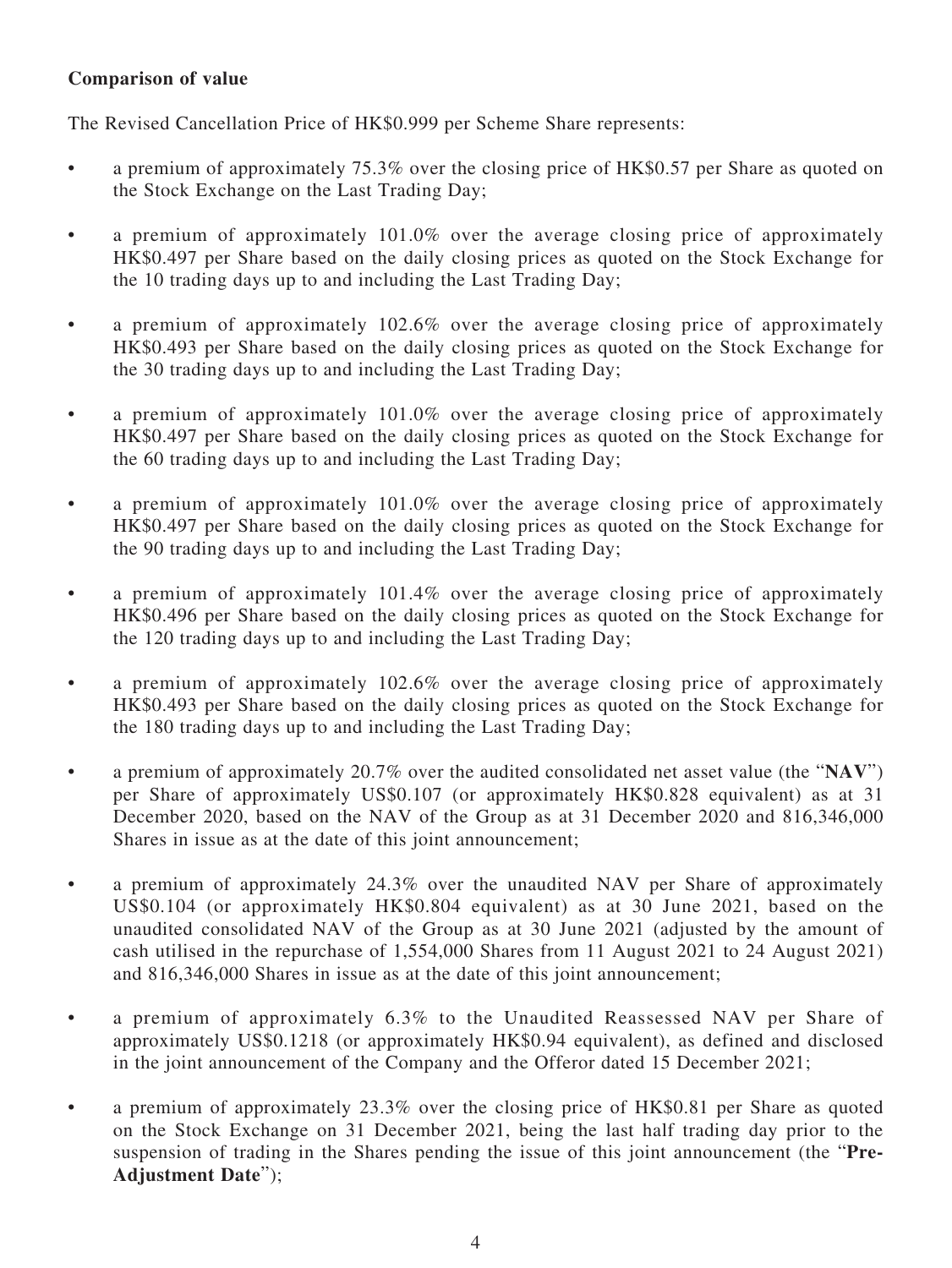- a premium of approximately 23.6% over the average closing price of approximately HK\$0.808 per Share based on the daily closing prices as quoted on the Stock Exchange for the 10 trading days up to and including the Pre-Adjustment Date;
- a premium of approximately 22.4% over the average closing price of approximately HK\$0.816 per Share based on the daily closing prices as quoted on the Stock Exchange for the 30 trading days up to and including the Pre-Adjustment Date;
- a premium of approximately 25.2% over the average closing price of approximately HK\$0.798 per Share based on the daily closing prices as quoted on the Stock Exchange for the 60 trading days up to and including the Pre-Adjustment Date;
- a premium of approximately 43.7% over the average closing price of approximately HK\$0.695 per Share based on the daily closing prices as quoted on the Stock Exchange for the 90 trading days up to and including the Pre-Adjustment Date;
- a premium of approximately 54.4% over the average closing price of approximately HK\$0.647 per Share based on the daily closing prices as quoted on the Stock Exchange for the 120 trading days up to and including the Pre-Adjustment Date; and
- a premium of approximately 67.6% over the average closing price of approximately HK\$0.596 per Share based on the daily closing prices as quoted on the Stock Exchange for the 180 trading days up to and including the Pre-Adjustment Date.

### **Total consideration**

As at the Pre-Adjustment Date, there were 816,346,000 Shares in issue and the Scheme Shares, being the Shares held by FLI and the Independent Shareholders (including the 80,000,000 Shares represented by TDRs), comprised 589,513,000 Shares (representing approximately 72.21% of the issued share capital of the Company) in issue.

At the Revised Cancellation Price, the Improved Proposal values the entire issued share capital of the Company at HK\$815,529,654.

On the basis of the Revised Cancellation Price of HK\$0.999 per Scheme Share and 589,513,000 Scheme Shares being in issue as at the date of this joint announcement and assuming that there is no other change in the shareholding of the Company before the Scheme Record Date, the Scheme Shares are in aggregate valued at HK\$588,923,487, which represents the amount of cash required for the Scheme.

#### **Confirmation of financial resources**

The Offeror intends to finance the cash required for the cancellation and extinguishment of the Scheme Shares through the financing facility made available to the Offeror by a licensed bank in Hong Kong.

DL Securities and VBG Capital, the Joint Financial Advisers, are satisfied that sufficient financial resources are available to the Offeror for discharging its obligations in respect of the full implementation of the Improved Proposal in accordance with its terms.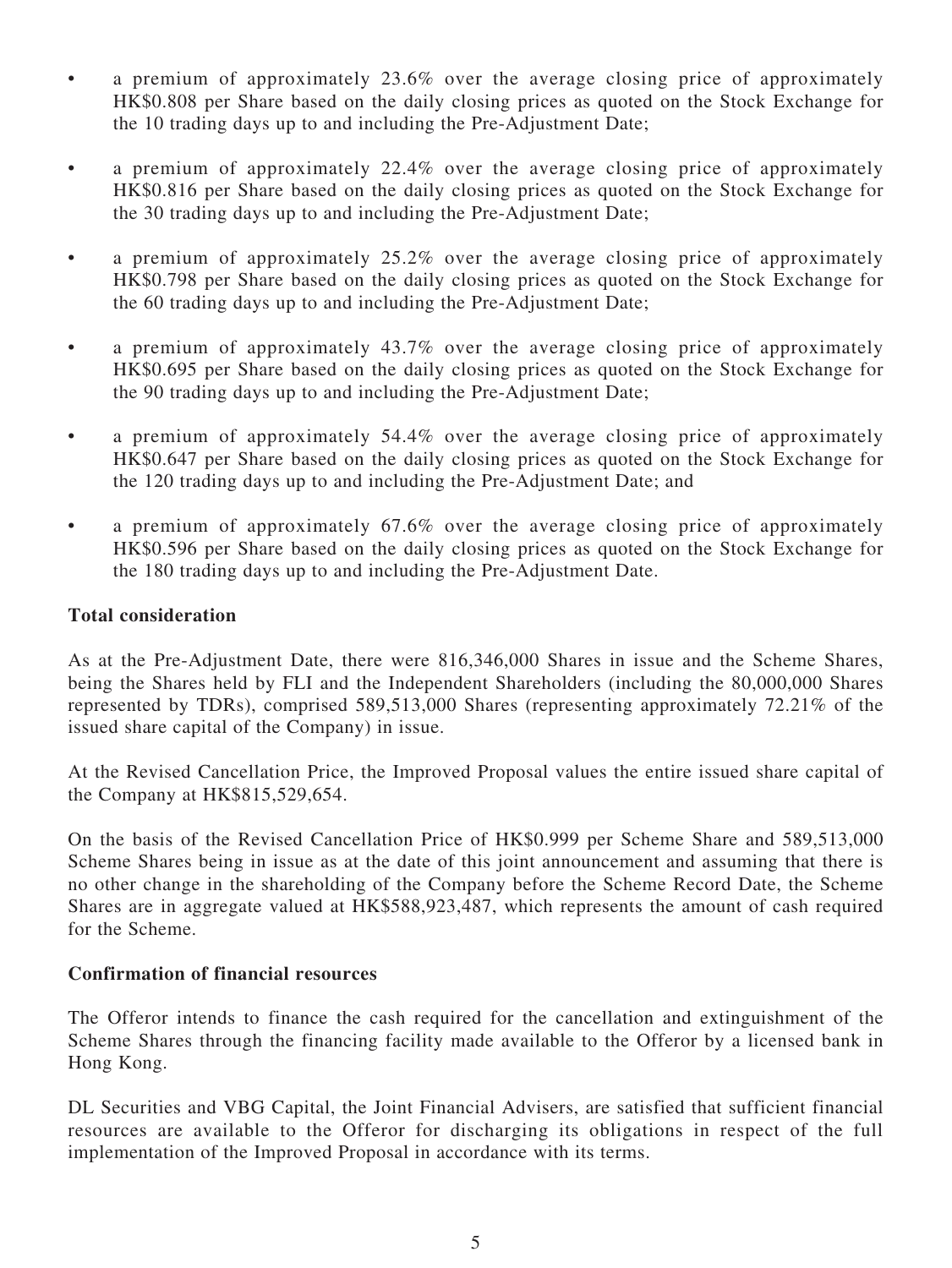#### **AMENDMENTS TO THE CONDITIONS**

The implementation of the Improved Proposal remains subject to the fulfilment or waiver (as applicable) of all the Conditions as described in the section headed "4. Conditions of the Proposal and the Scheme" of the Rule 3.5 Announcement, except that any reference in Conditions (6) to (10) to "the Proposal" will be changed to "the Improved Proposal" so that the amended Conditions (6) to (10) will read as follows:

- "(6) all necessary Authorisations in connection with the Improved Proposal and the Scheme having been obtained from, given by or made with or by (as the case may be) the Relevant Authorities in the Cayman Islands, Hong Kong, Taiwan and any other relevant jurisdictions and remaining in full force and effect without variation, up to and at the time when the Scheme becomes effective;
- (7) all necessary statutory or regulatory obligations in all relevant jurisdictions having been complied with and no requirement having been imposed by any Relevant Authorities which is not expressly provided for, or is in addition to requirements expressly provided for, in any relevant laws, rules, regulations or codes in connection with the Improved Proposal or any matters, documents (including circulars) or things relating thereto, in each aforesaid case up to and at the time when the Scheme becomes effective;
- (8) all necessary consents in connection with the Improved Proposal and the Scheme which may be required under any existing contractual obligations of the Group being obtained and remained in effect or waived by the relevant party(ies), where any failure to obtain such consent or waiver would have a material adverse effect on the business, assets or liabilities of the Group;
- (9) no government, governmental, quasi-governmental, statutory or regulatory body, court or agency in any jurisdiction having taken or instituted any action, proceeding, suit, investigation or enquiry, or enacted, made or proposed, and there not continuing to be outstanding, any statute, regulation, demand or order that would make the Improved Proposal or its implementation in accordance with its term void, unenforceable, illegal or impracticable (or which would impose any material and adverse conditions or obligations with respect to the Improved Proposal or its implementation in accordance with its terms), from the Announcement Date up to the date when all Conditions are satisfied or waived (as applicable), other than such actions, proceedings, suits, investigations or enquiries as would not have a material adverse effect on the Offeror to proceed with the Improved Proposal; and
- (10) from the Announcement Date up to the date when all Conditions are satisfied or waived (as applicable), there having been no adverse change in the business, assets, financial or trading positions, profits or prospects of any member of the Group (to an extent which is material in the context of the Group taken as a whole or in the context of the Improved Proposal or the Scheme)."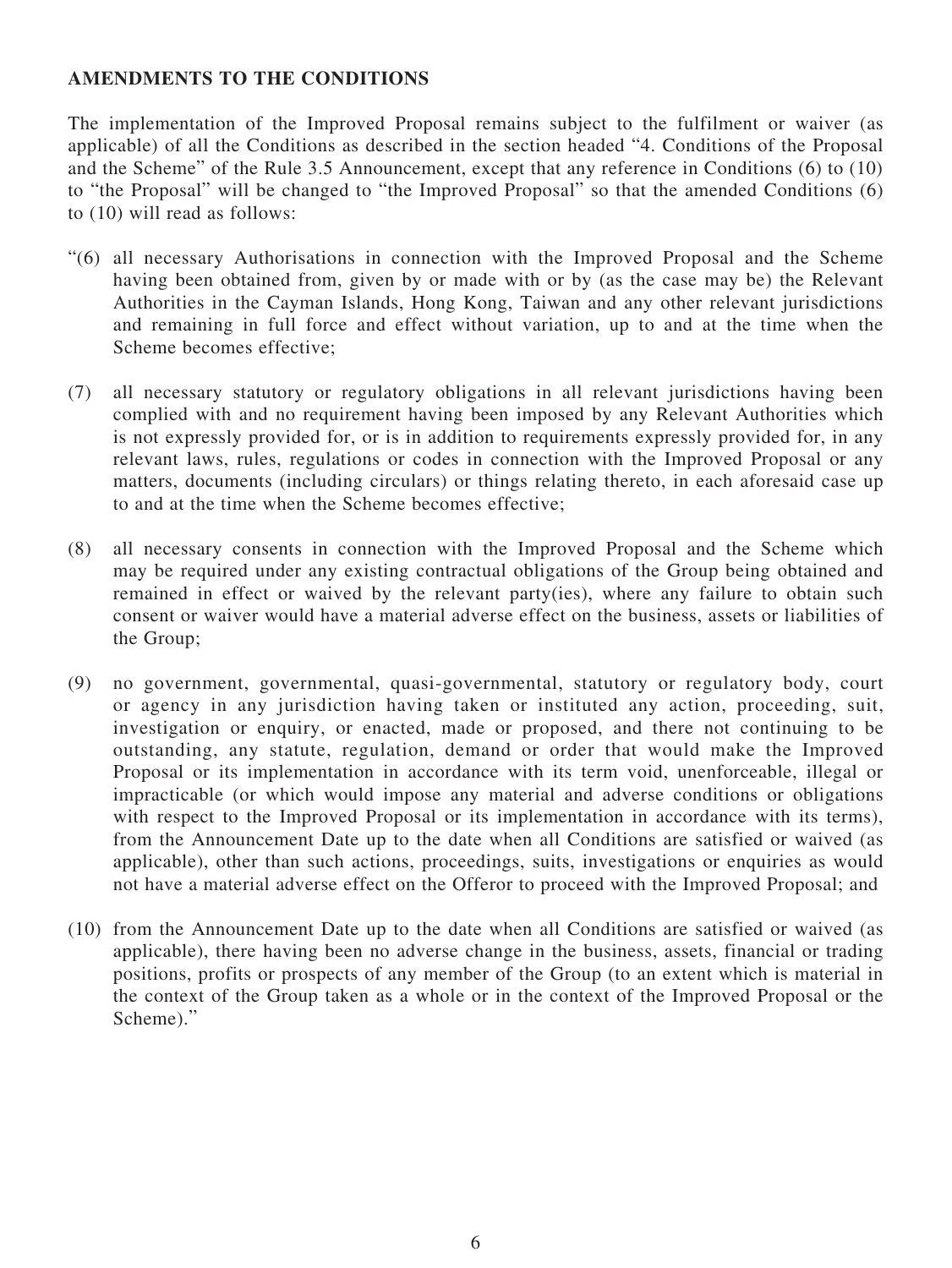In relation to amended Condition (6), as disclosed in the joint announcement of the Company and the Offeror dated 22 December 2021, the application by AOCI for the approval from The Investment Commission of The Ministry of Economic Affairs of Taiwan (台灣經濟部投資審議委 員會) ("**MOEAIC**") has been granted for the increase of the interests by AOCI through the Offeror in interests in the Company (the "**Approval**"). In light of the Improved Proposal, AOCI is required to apply to the MOEAIC for the increase in the relevant investment amount by AOCI given the Revised Cancellation Price (the "**Change**"). It may take one to two months to obtain such approval in relation to the Change. Having obtained such approval forms part of amended Condition (6) as set out above in this section.

All of the Conditions (including the amended Conditions (6) to (10) as set out above in this section) will have to be fulfilled or waived (as applicable) on or before the Long Stop Date, being 13 April 2022 (or such later date as the Offeror, the Company and the Joint Financial Advisers may determine and, to the extent applicable, as the Grand Court on the application of the Company may direct and in all cases, as the Executive may consent), failing which the Improved Proposal and the Scheme will lapse.

#### **SCHEME DOCUMENT**

As stated in the joint announcement of the Company and the Offeror dated 30 November 2021, the Executive has granted its consent on 12 November 2021 to extend the latest time for the despatch of the Scheme Document to 25 January 2022. As at the date of this joint announcement, the Offeror and the Company are in the course of finalising the information to be included in the Scheme Document. Each of the Company and the Offeror does not expect the proposed increase in the Cancellation Price to delay the despatch of the Scheme Document.

### **ADDITIONAL IRREVOCABLE UNDERTAKING**

On 31 December 2021, the Offeror received an additional irrevocable undertaking (the "**Additional Irrevocable Undertaking**") from Mr. David Michael Webb and Preferable Situation Assets Limited, a company incorporated in the British Virgin Islands which is wholly owned by Mr. David Michael Webb (the "**Additional Undertaking Shareholders**"), pursuant to which the Additional Undertaking Shareholders irrevocably undertook to, among other things, exercise, or procure the exercise, of the voting rights attached to the Additional Undertaking Scheme Shares (as defined below) held by the Additional Undertaking Shareholders to vote in favour of any resolution to approve and give effect to the Scheme and any resolution that may impact on the fulfilment of any condition of the Scheme at the Court Meeting and the EGM. As at the date of this joint announcement, the Additional Undertaking Shareholders hold 49,588,000 Shares (the "**Additional Undertaking Scheme Shares**") in aggregate, representing approximately 6.07% of the issued share capital of the Company and approximately 8.41% of the Scheme Shares, respectively, as at the date of this joint announcement.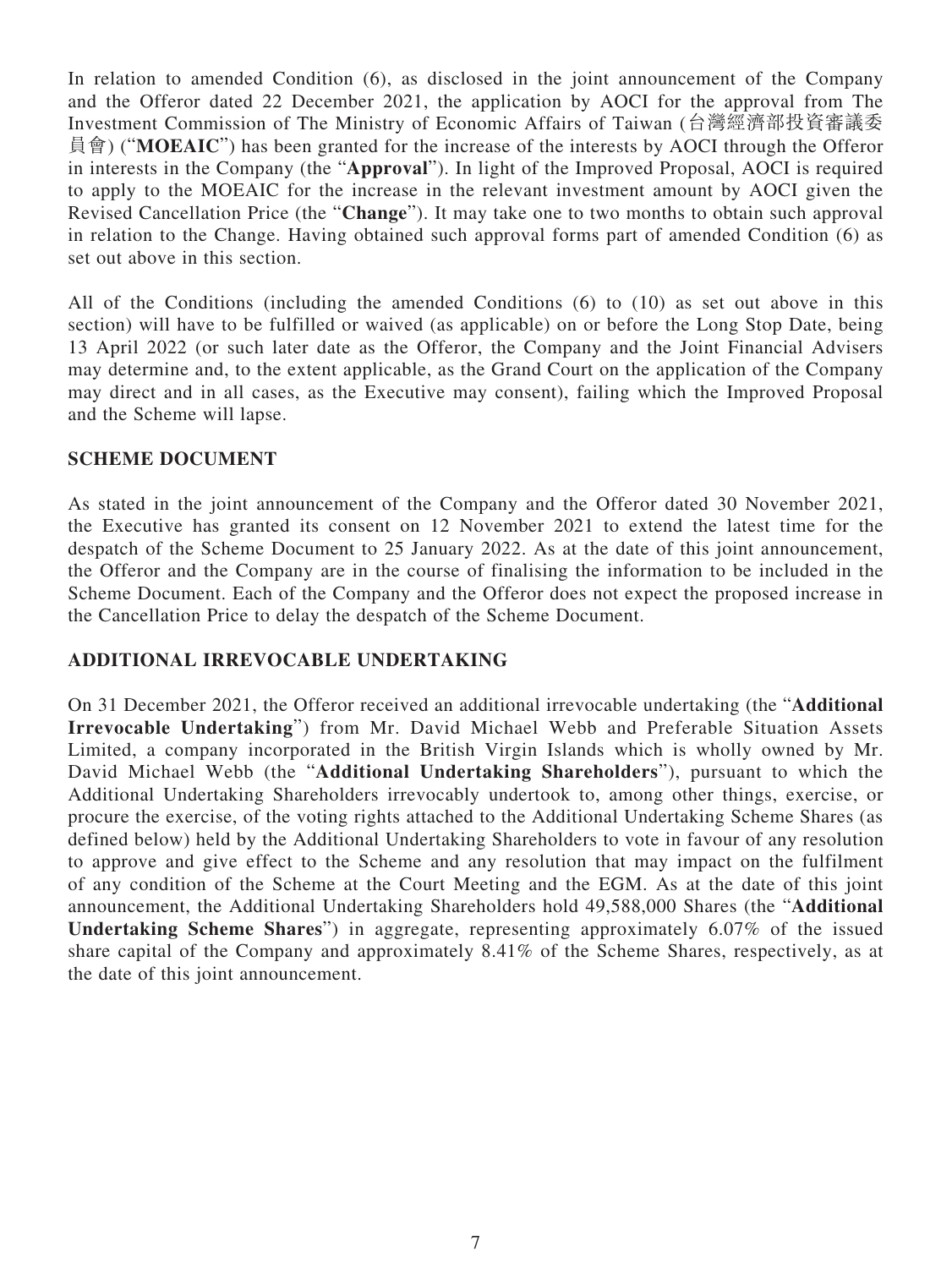Further, the Additional Undertaking Shareholders undertook, including without limitation, not to sell, transfer or otherwise dispose of the Additional Undertaking Scheme Shares other than by means of on-market disposals on the Stock Exchange, provided that the Additional Undertaking Shareholders shall in aggregate hold not less than 47,652,300 Shares following such on-market disposals.

The Additional Irrevocable Undertaking is conditional upon (i) the Cancellation Price being revised to not less than HK\$0.999 per Share; (ii) the Improved Proposal being announced not later than 12 January 2022; and (iii) the Scheme Document being despatched not later than 8 February 2022 or such other date as may be agreed by the Additional Undertaking Shareholders and approved by the SFC. The conditions (i) and (ii) have been fulfilled upon publication of this joint announcement and condition (iii) is expected to be fulfilled upon despatch of the Scheme Document as described under the section headed "Scheme Document" in this joint announcement.

The Additional Irrevocable Undertaking will be terminated if the Improved Proposal lapses.

### **RESUMPTION OF TRADING**

At the request of the Company, trading in the Shares on the Stock Exchange was suspended from 9:00 a.m. on 3 January 2022 pending the issue of this joint announcement. An application has been made by the Company to the Stock Exchange for the resumption of trading in the Shares on the Stock Exchange with effect from 9:00 a.m. on 5 January 2022.

#### **WARNINGS:**

**Shareholders and potential investors of the Company should be aware that the implementation of the Improved Proposal is subject to the Conditions being fulfilled or waived (as applicable) and thus the Improved Proposal may or may not be implemented and the Scheme may or may not become effective. Shareholders and potential investors of the Company should therefore exercise caution when dealing in the securities of the Company. Persons who are in doubt as to the action they should take should consult their stockbroker, bank manager, solicitor or other professional advisers.**

By order of the board of By order of the board of **Asia Optical International Ltd. Yorkey Optical International (Cayman) Ltd. Asano Yuzo Kurihara Toshihiko** Director Executive Director and Chief Executive Officer

Hong Kong, 4 January 2022